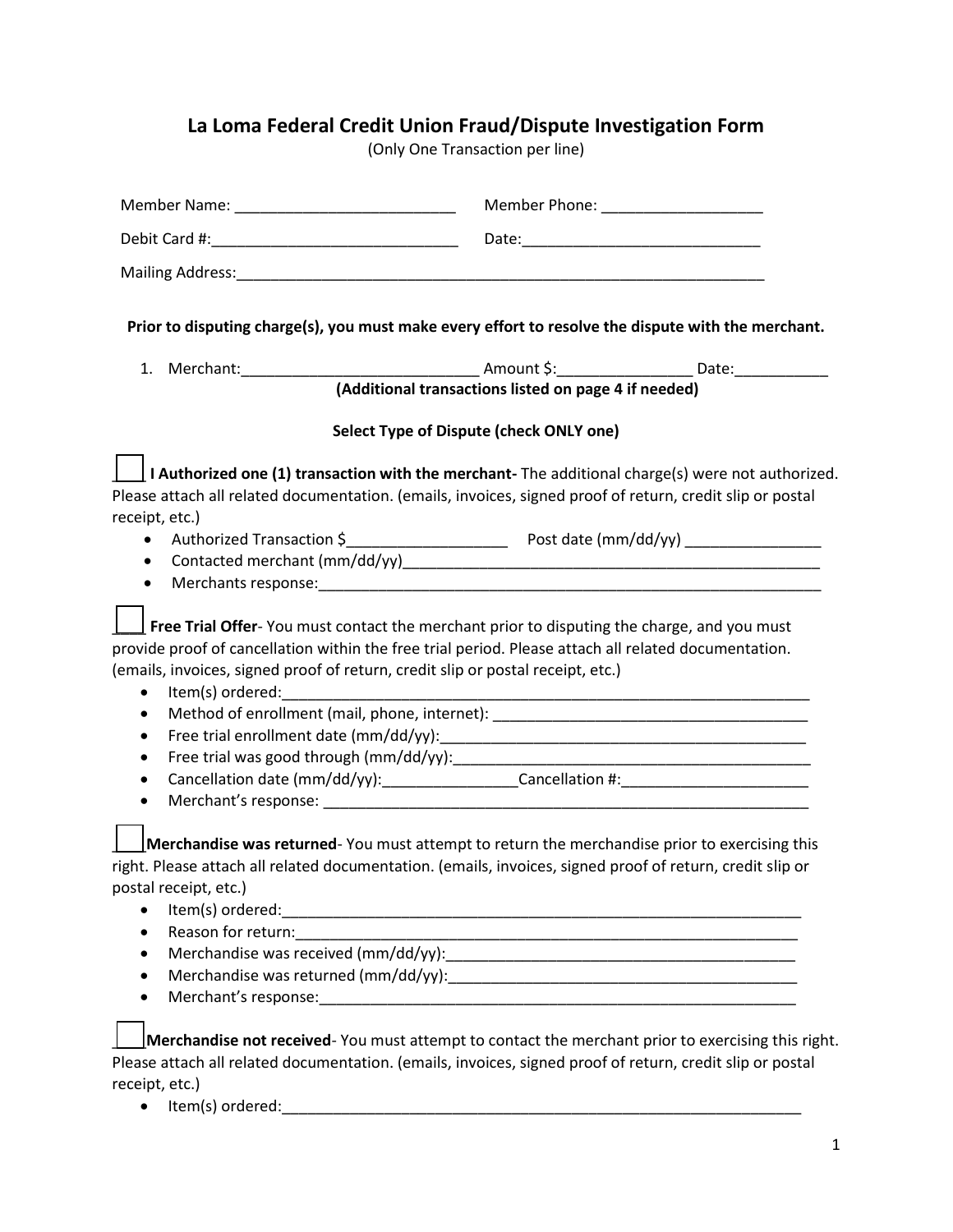- Expected delivery date (mm/dd/yy) :\_\_\_\_\_\_\_\_\_\_\_\_\_\_\_\_\_\_\_\_\_\_\_\_\_\_\_\_\_\_\_\_\_\_\_\_\_\_\_\_\_\_\_\_
- Contacted merchant  $(mm/dd/yy)$ :
- Merchant's response:\_\_\_\_\_\_\_\_\_\_\_\_\_\_\_\_\_\_\_\_\_\_\_\_\_\_\_\_\_\_\_\_\_\_\_\_\_\_\_\_\_\_\_\_\_\_\_\_\_\_\_\_\_\_\_\_

\_\_\_\_**Merchandise/ services are not as described/defective**- You must attempt to contact the merchant prior to exercising this right. Please attach all related documentation. (emails, invoices, signed proof of return, credit slip or postal receipt, etc.)

- $\bullet$  Item(s) ordered:
- What was excepted and how did it differ from those expectations?
- \_\_\_\_\_\_\_\_\_\_\_\_\_\_\_\_\_\_\_\_\_\_\_\_\_\_\_\_\_\_\_\_\_\_\_\_\_\_\_\_\_\_\_\_\_\_\_\_\_\_\_\_\_\_\_\_\_\_\_\_\_\_\_\_\_\_\_\_\_\_\_\_\_\_ • Description of damage: ending the contract of the contract of damage:
- Contacted merchant (mm/dd/yy):
- Merchant's response:

**Fraud (Do not recognize)**- I have not authorized or participated in this transaction(s).

- My Card was: Stolen Lost Never Received Still in my possession
- **If Card still in your possession:** 
	- $\circ$  Has your card always remained in your possession?
	- $\circ$  Have you given permission to anyone other than yourself to use your card?

\_\_\_\_\_\_\_\_\_\_\_\_\_\_\_\_\_\_\_\_\_\_\_\_\_\_\_\_\_\_\_\_\_\_\_\_\_\_\_\_\_\_\_\_\_\_\_\_\_\_\_\_\_\_\_\_\_\_\_\_\_

- If Card was Lost/Stolen:
	- o When did you last use your card?
	- o When did you notice your card was missing? \_\_\_\_\_\_\_\_\_\_\_\_\_\_\_\_\_\_\_\_\_\_\_\_\_\_\_\_\_\_\_\_\_\_\_
	- $\circ$  When did you first notify the Credit Union?
	- o How did you first notify the Credit Union (phone/mail, walkin)?\_\_\_\_\_\_\_\_\_\_
- Have you ever done business with this merchant before?  $\Box$  Yes  $\Box$  No
- $\bullet$  I  $\parallel$  do  $\parallel$  do not have knowledge of the identity of the person(s) illegally using my name, account number or Card. (If you have such knowledge, please provide this information in the **additional details** section provided on page 5).

## **I declare under penalty of perjury that information provided is true and correct. I also declare that I have read all the above information and agree that it is factual and accurately described the transaction/event that is subject to this claim.**

If this is a matter of fraud, I further certify that:

- I give my consent to my financial institution to release any information regarding my Card and/or Card Account to any **federal, state or local law enforcement agency** so that the information can, if necessary, be used in the investigation and/or prosecution of any person(s) who may be responsible for fraud involving my Card and/or Card Account.
- I have not arranged with the person(s) who misused the card to be reimbursed for proceeds.
- I am completing this form for the purpose of establishing fraudulent use of my card.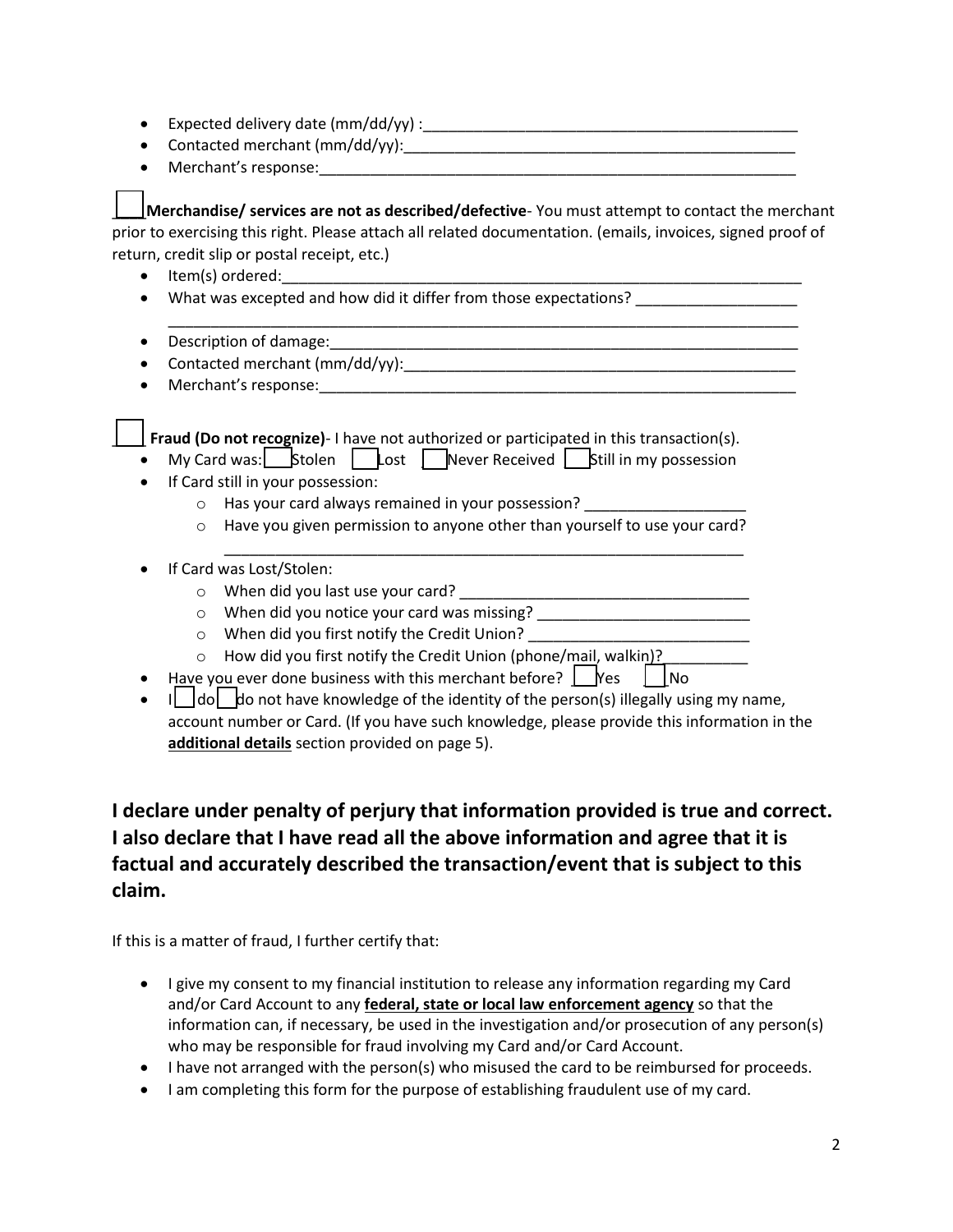- I did not give, sell, or trade my card to anyone nor did I give anyone permission to use my card.
- $\bullet$  I did not receive proceeds or any benefit from the unauthorized use of my card.
- I have examined all of the unauthorized transactions and in each instance I did not originate the transaction nor authorize them in any way.

If this is a matter of dispute, I further certify that:

- I have attempted to reach out to the merchant to settle the claim directly.
- I have provided La Loma FCU with all needed documentation that has been requested.

| <b>Member's Signature (required)</b> | Date |
|--------------------------------------|------|
|--------------------------------------|------|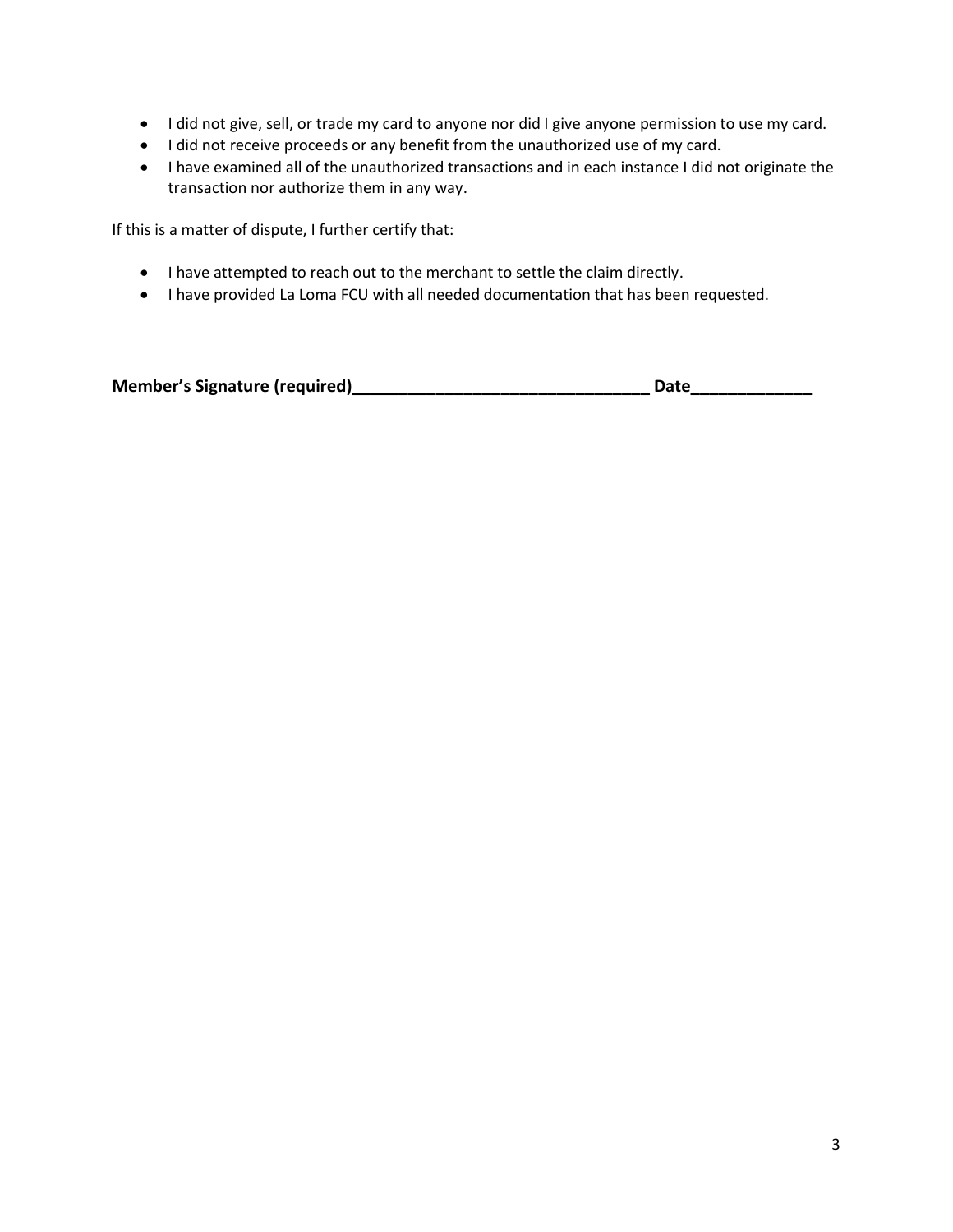## Multiple Dispute Listing:

| 2. |                                       | Amount \$___________                              | Date_____________ |
|----|---------------------------------------|---------------------------------------------------|-------------------|
| 3. | Merchant:                             | Amount \$                                         | Date              |
| 4. |                                       | _Amount \$_________________Date________________   |                   |
| 5. |                                       | Amount \$________________Date_______________      |                   |
| 6. |                                       | Amount \$                                         | Date              |
| 7. |                                       | Amount $\zeta$                                    |                   |
| 8. | Merchant: Management of the Merchant: | Amount \$ ___________________Date________________ |                   |
| 9. |                                       | _Amount \$__________________Date________________  |                   |
|    |                                       | _Amount \$_________________Date________________   |                   |
|    |                                       | Amount \$ ________________Date_________________   |                   |
|    |                                       | _Amount \$_________________Date________________   |                   |
|    |                                       |                                                   |                   |
|    |                                       | Amount \$__________________Date_______________    |                   |
|    |                                       | _Amount \$_________________Date________________   |                   |
|    |                                       | Amount \$_________________Date_______________     |                   |
|    | 17. Merchant: 17. Merchant:           | _Amount \$_________________Date________________   |                   |
|    |                                       | Amount \$                                         |                   |
|    |                                       | Amount \$_____________                            |                   |
|    |                                       | Amount \$                                         |                   |
|    | 21. Merchant: 2008                    |                                                   |                   |
|    |                                       | Amount \$                                         |                   |
|    | 23. Merchant: 2008                    | Amount \$________________Date_______________      |                   |
|    |                                       | _Amount \$________________Date_______________     |                   |
|    | 25. Merchant:                         | Amount \$                                         | Date              |

| <b>Member's Signature (required)</b><br>Date |  |
|----------------------------------------------|--|
|----------------------------------------------|--|